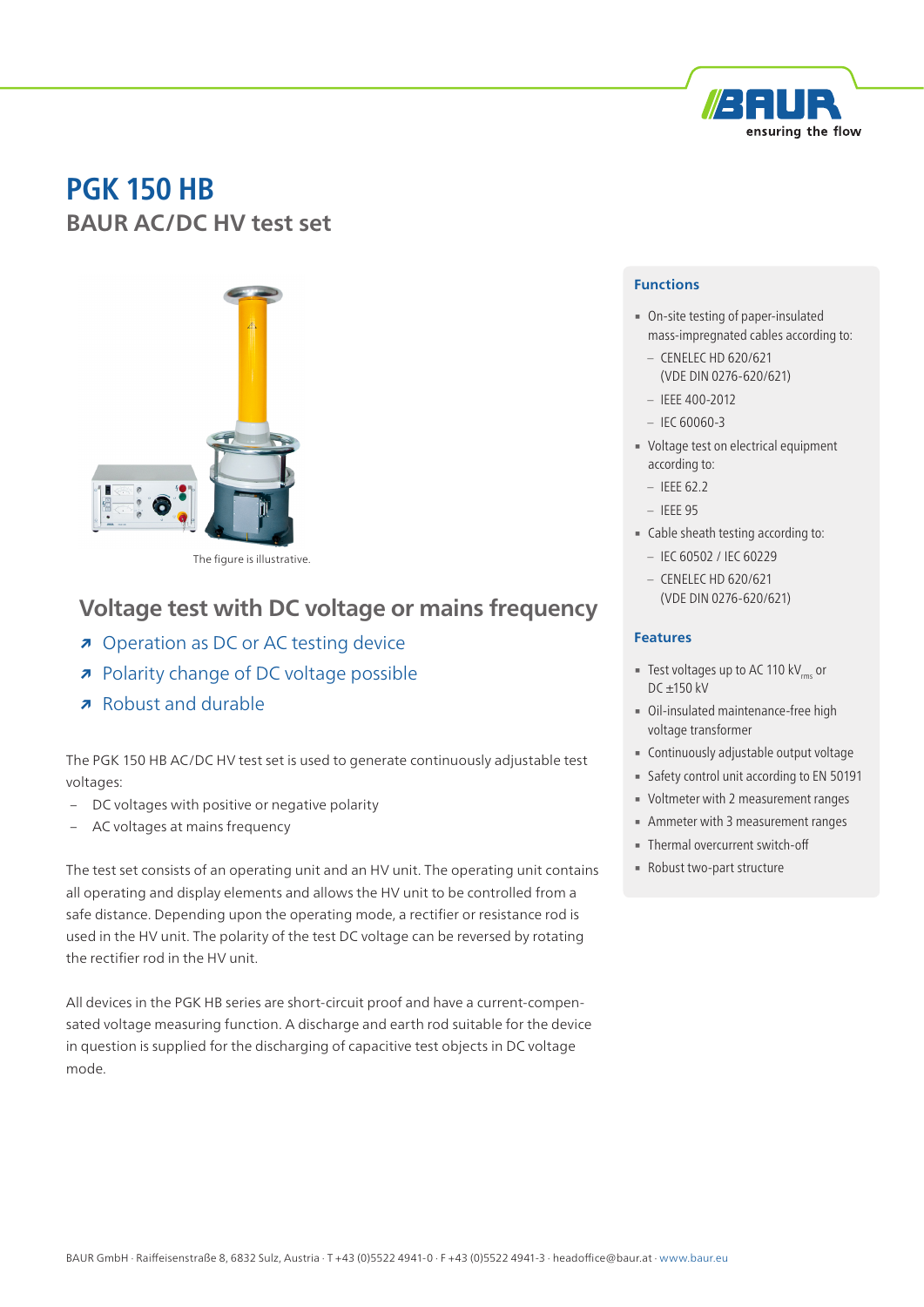

### **Technical data**

| <b>Testing</b>              |                                        |
|-----------------------------|----------------------------------------|
| Output voltage              | $AC 0 - 110 kV_{rms}$                  |
|                             | DC 0 to $\pm$ 150 kV<br>m.             |
| Output current (continuous) | $\blacksquare$ AC 9 mA <sub>rms</sub>  |
|                             | $DC + 4 mA$<br>н.                      |
| Short-circuit current       | $\blacksquare$ AC 23 mA <sub>rms</sub> |
|                             | $\sqrt{C}$ DC +20 mA                   |
| Accuracy                    |                                        |
| Voltmeter (kV)              | 2.5%                                   |
| Ammeter (mA)                | 2.5%                                   |

| General                                |                                                                                                                                              |
|----------------------------------------|----------------------------------------------------------------------------------------------------------------------------------------------|
| Power supply                           | 200 - 260 V, 50/60 Hz                                                                                                                        |
| Option                                 | 100 - 130 V, 50/60 Hz<br>(with external auto transformer)                                                                                    |
| Power consumption                      | 1,380 VA                                                                                                                                     |
| In short-circuit                       | 2,650 VA                                                                                                                                     |
| Ambient temperature<br>(operational)   | $0^{\circ}$ C to $+45^{\circ}$ C                                                                                                             |
| Storage temperature                    | $-20^{\circ}$ C to $+60^{\circ}$ C                                                                                                           |
| Relative humidity                      | Non-condensing                                                                                                                               |
| Dimensions                             |                                                                                                                                              |
| Operating unit $(W \times H \times D)$ | Approx. 506 x 258 x 319 mm, (19", 5 RU)                                                                                                      |
| HV unit (Height / Diameter)            | Approx. 1,433 mm / Ø ca. 473 mm                                                                                                              |
| Weight                                 |                                                                                                                                              |
| Operating unit                         | Approx. 17 kg                                                                                                                                |
| HV unit                                | Approx. 83 kg                                                                                                                                |
| Safety and EMC                         | CE-compliant in accordance with<br>Low Voltage Directive (2014/35/EU),<br>EMC Directive (2014/30/EU),<br>EN 60068-2-ff Environmental testing |

#### **Load diagram**